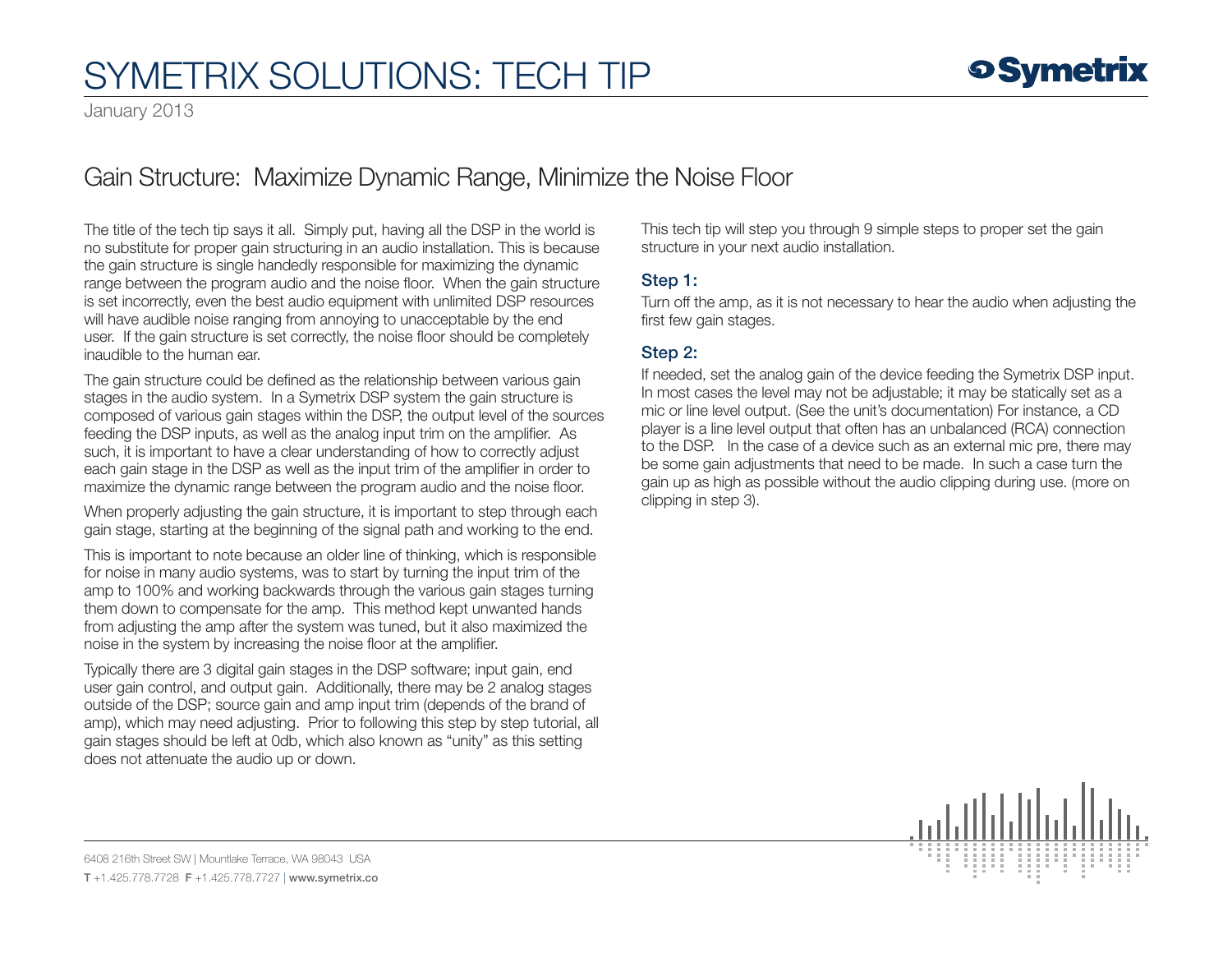January 2013

#### Step 3:

Determine whether the source feeding the DSP input has a line level or mic level signal and make the corresponding selection at the input section of the appropriate software. With the Zone Mix 761, Jupiter, and Solus hardware only mic or line is selected at the input stage. In most SymNet Designer and all SymNet Composer hardware, 5 selections are available at each input. Line level signals can be balanced (+4dBu) or unbalanced (-10dBV) and have respective settings. Mic level can be -20dBu, 40dBu, and -50dBu. Phantom power should also be turned on when a condenser microphone is used. Radius units are set to "Switch Mode" and the Dante ports are daisy chained between devices.



Zone Mix 761 SymNet Composer

#### Step 4:

Adjust the input trim in order to maximize gain at the input. Rule #1 is that the input should never clip, which is indicated by the red in the meter. Some audio meters, such as those in the Jupiter software have a range of -48dBu to +24dBu. In SymNet Designer and SymNet Composer the audio meters are in DBFS and range from -72dbfs to 0dbfs. Clipping is at +24dBu and 0dbfs respectively. When the audio is clipping the signal will be distorted and will almost certainly sound bad. Even worse, clipping audio has the potential to damage hardware including the amps and speakers.

A general rule is that the program audio RMS level, or average level, should reside in the amber portion of the meter while at the same time not clipping. Depending on the meter style, this is somewhere around unity, which is +4dBu or -20dbfs. This setting usually leaves sufficient headroom between the program audio and the point of clipping so that louder portions of the program audio do not clip, even when the user has the system turned up loud. If clipping does occur, then the input trim should be turned down until the audio stops clipping.





Zone Mix 761 Input meter SymNet Composer Input meter

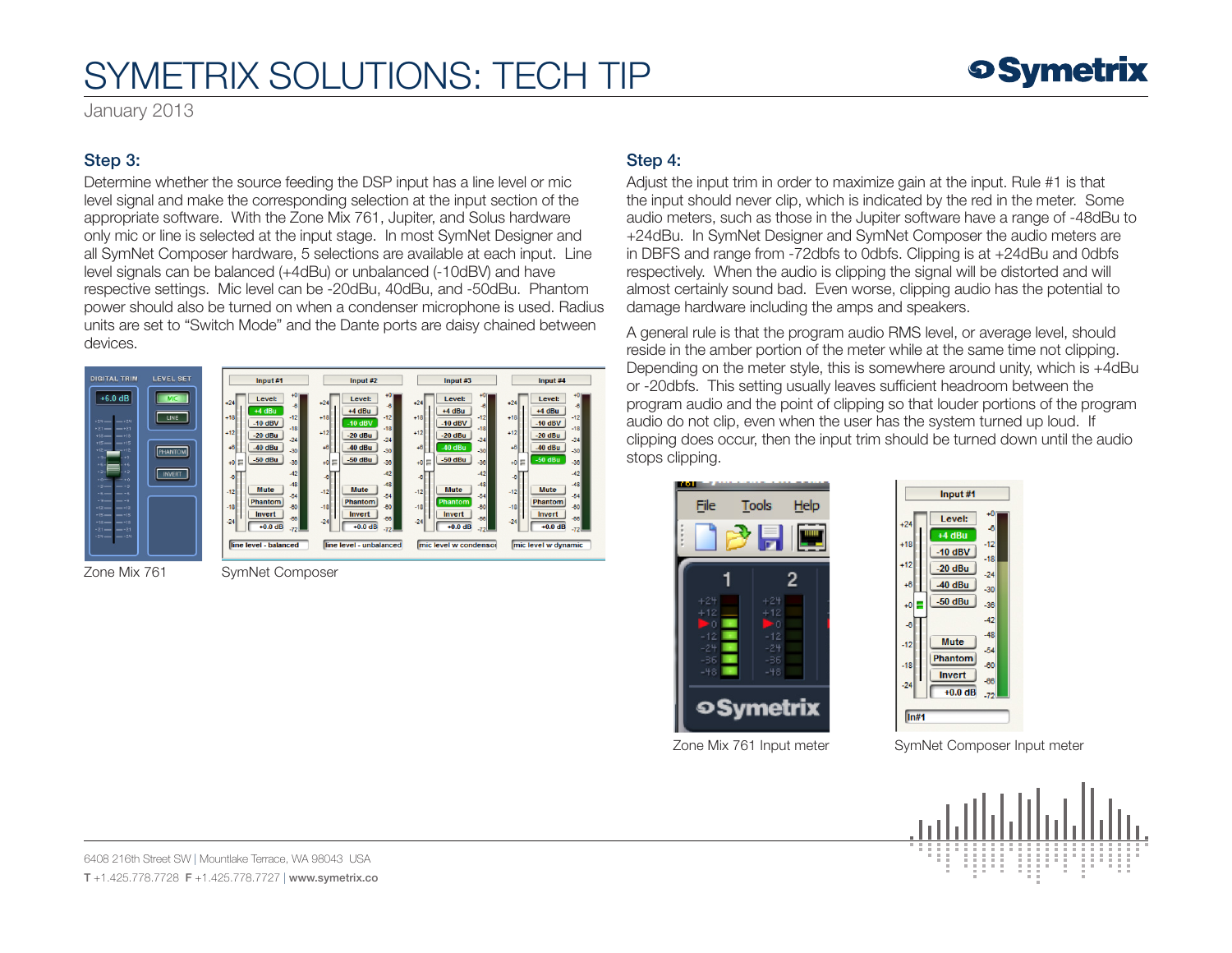January 2013

### Step 5:

Determine which gain control will be given to the end user. Most often this gain control will be in the "middle processing". Gain adjustments before the input processing can negate or skew processing such as, but not limited to; Compression, AGC, Limiting, and Feedback Elimination. Gain adjustments after the output processing are not protected by processing such as the Hard Limiter. As such, end user gain control should typically be located between the input and output processing in modules such as a Mixer, Automixer, Room Combiner, or a Matrix.

Once this gain stage has been located, turn it up to +12dB. This will be the "loudest" setting possible that the end user will be able to set the system to. By tuning the system to this "loudest" gain setting, the end user will never be able to turn up the system to the point it causing clipping or damages the amp or speakers.





#### Step 6:

Go to the analog output section and set the "output level" to +4dBu for balanced connections or

-10dBV for unbalanced connections based upon the input type of the downstream device. These downstream devices vary depending on application but can included hardware such as an amplifier, assisted listening system, or media recorder.

#### Step 7:

It is almost time to turn on the amp, however, before doing this we want to do one of two things;

- 1) turn the amp's input trim to the lowest setting or off
- 2) if there is no input trim on the amp, use the output gain in the DSP to turn the audio extremely low or completely off.

This will prevent the speakers from being damaged with audio, which is at its loudest setting due to the end user gain control being set to +12dB, from suddenly playing when the amp is turn on.

Step 8 has two methods based upon whether the amp has an input trim or not.

#### Step 8: *(amp does not have an input trim)*

Turn on the amp and using the output gain fader, turn up the system until the audio is audibly the loudest it should ever be.

#### Step 8: *(amp has an input trim)*

First, optimize the DSP output by adjusting the output gain fader if needed, similar to how the input was tuned in Step 4. In other words, turn the output gain up so that the audio is as loud as possible on the meters without clipping, such that the RMS level of the audio resides in the amber. If the output meter indicates clipping, use the output gain to attenuate the level down until the audio stops clipping.

Finally, turn on the amp and using the amp's input trim, turn up the input trim until the audio is audibly the loudest it should ever be.<br>Zone Mix 761 zone volume SymNet Composer gain module